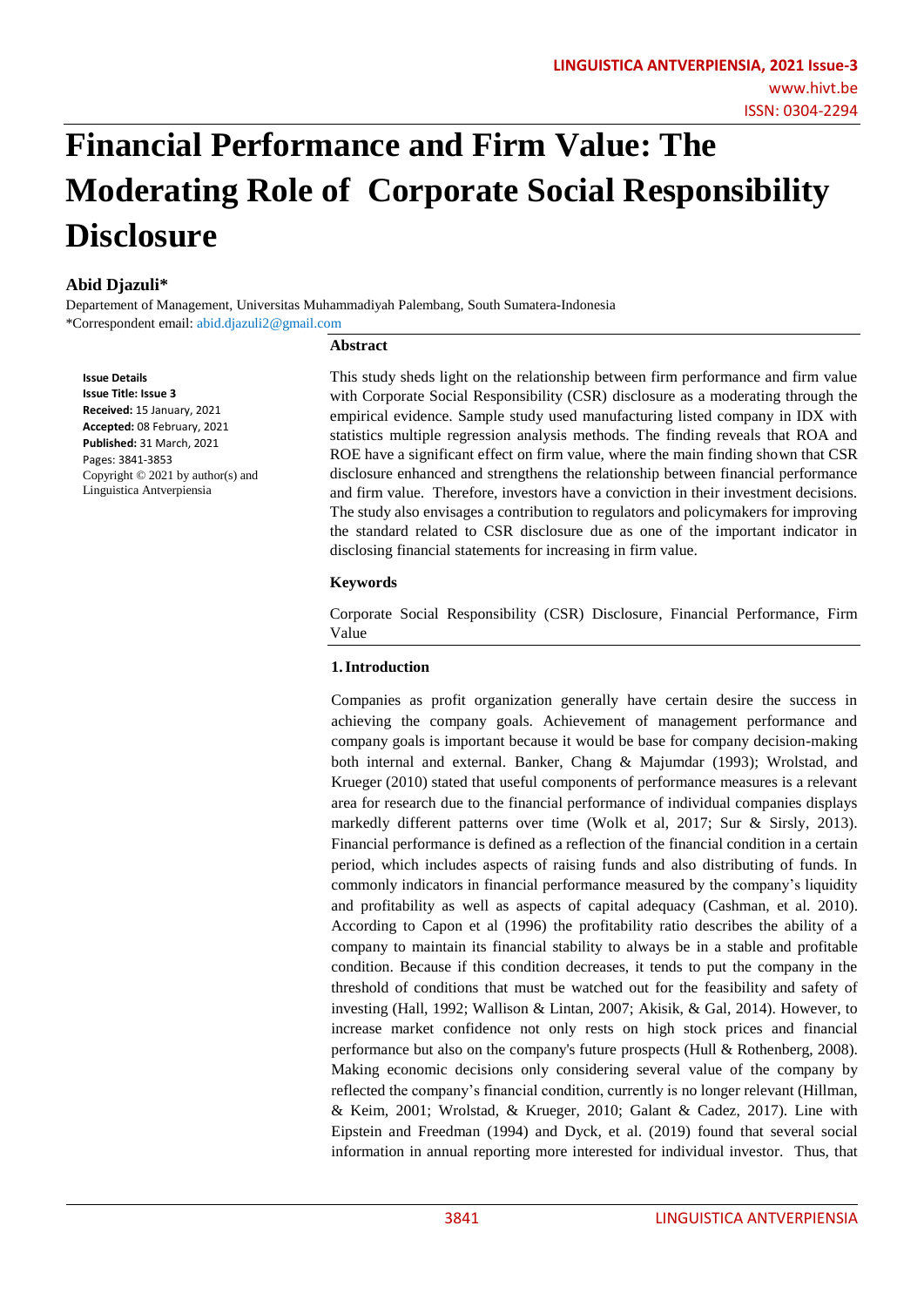investors need report or statement that can provide information on social aspect, financial and environmental aspects at the same time.

Corporate social responsibility (CSR) disclosure at companies are not only required to pursue corporate goals to maximize profits, while nowadays need to contribute to the welfare of society through voluntary efforts (Akisik & Gal, 2014). Thus, CSR in today's globalized world is increasingly felt by companies as important and becomes more developed. Companies have an obligation to engage in socially responsible activities to support their business growth. Han, et al (2016); Barauskaite, & Streimikiene, (2020).

Discussion of CSR disclosure and its impact on company performance have growing significant attention in over the years (López-Arceiz, et al. 2018; Petrenko, et al. 2016). However, previous studies have provided inconclusive and ambiguous results relationship between CSR and financial performance in directly (Mishra & Suar, 2010; Oeyono, Samy, & Bampton, 2011). Linking the Corporate social responsibility (CSR) and financial performance has been concerning discussion among researcher in recent years (Alexander & Buchholz, 1978; Galant & Cadez, 2017). The empirical results by the nature of the relationship are equivocal. Several studies give evidence a positive relationship, while various others result proved the negative. However, based on their meta-analyses, Margolis et al (2007) Orlitzky et al. (2003), conclude that the relationship is positively cause more common than other types. While some studies reveal a positive relationship. More studies concern research in the CSR area due to needed. Previous studies have identified the CSR are consisting of three main dimension: 1) CSR towards the community, 2) CSR towards the employee, and 3) CSR towards customers (Gema & Rebecca, 2019).

Several previous studies still yielded mixed results. Studies related to the relationship between disclosure of CSR and financial performance have variously evidence where CSR were discussed extensive in the scientific literature. The results of research by Ulupui (2007), Carlson and Bathala (1997), Suranta and Pratana (2004) found that ROA has a positive effect on firm value. Meanwhile, research conducted by Handoko (2010) and Selcuk & Kiymaz (2017) gived evidance that ROA has a negative effect on firm value. Research conducted by Ayuk (2006) found that financial performance is measured by Return On Assets (ROA) and Return On Equity (ROE) has a significant positive effect on stock returns. Meanwhile, research by Harjito and Aryayoga (2009) found that Return On Assets (ROA) and Return On Equity (ROE) did not have a significant effect on stock returns. Because of this, financial performance has shown inconsistent results. This indicates that there are other factors that also affect the relationship the financial performance which measured by ROA and ROE with firm value Another studies showed the contrast result when Rahayu (2010) stated that ROE no significantly effects ROE with firm value, while CSR disclosure as a moderating the relationship also no significantly effect on the relationship between ROE and firm value. Meanwhile, Handoko's research (2010) shows that ROE has a significant effect on firm value, and CSR disclosure as a moderator has a significant effect on the relationship between ROE and firm value. So the researcher wants to do research again on the effect of financial performance on firm value with the disclosure of Corporate Social Responsibility (CSR) as a moderating variable. This research is important to do to provide answers to this GAP research. The difference from this research with the previous one is that this researcher has tested the influence of financial performance as measured by the ROA and ROE variables on firm value as measured by Tobin's Q, with proof of the moderation of Corporate Social Responsibility (CSR) disclosure. This study adds Return On Asset (ROA) as a test of firm value moderated by disclosure of CSR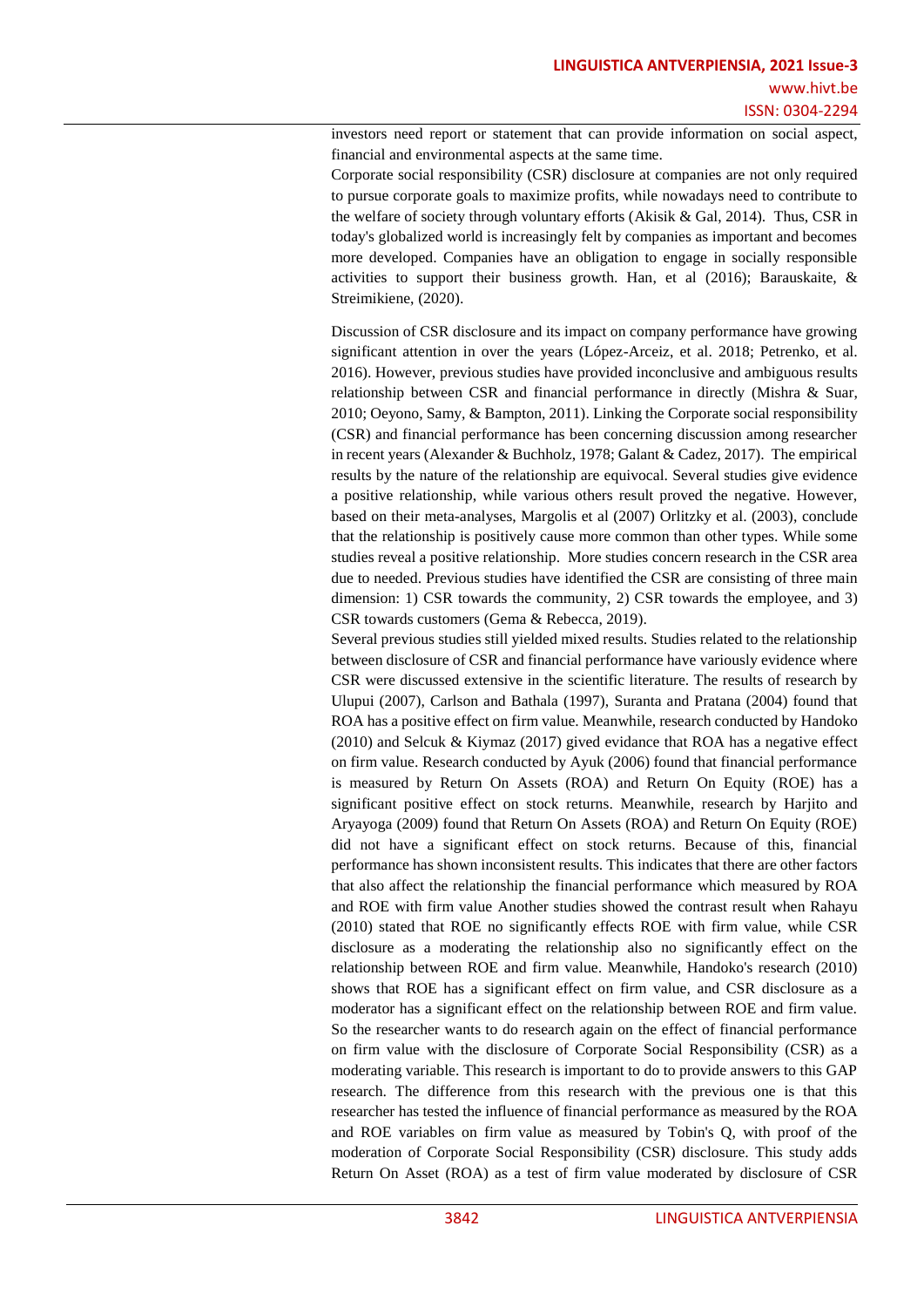disclosure with several supporting arguments: Ulupui (2007) refer to Modigliani and Miller theory that firm value is determined by the earnings power of company assets. The company result of positively mean that the higher the earnings power, when more efficient of company asset turnover is and or the higher the company of profit margin would be achieved. In addition, the logical reasons for testing ROA are also supported by research by Yuniasih and Wirakusuma (2008) which shows that ROA has a significant effect on firm value.

Based on academic discussions from several previous researchers, it was inconsistent that there were other factors that interacted. These results encourage researchers to include CSR disclosure as a moderating. According Signaling theory which states that companies provide signals to outside parties with the aim of enhancing the firm value. In addition, companies are required provide the financial information, they also need provide voluntary disclosures. Stakeholder theory holds that companies must carry out social disclosure as a responsibility to stakeholders. Therefore, this study strikly examines the disclosure of Corporate Social Responsibility (CSR) as moderating to contribute the strengthening or weakening this relationship. When the argumentation that the market will provide a positive appreciation through positive response indicated by an increase in the company's stock price.

## **2. Literature Review**

a. Financial Performance, Profitability and Firm Value

Financial performance measurement is useful to provide information about the appearance of the company's financial condition over a certain period of time. The measurement of financial performance according to Hongren (2007) has the objective of measuring business and management performance compared to company goals or objectives. In other words, financial performance measurement is a tool for management to control its business. Measuring financial performance by using several indicators based on financial statements is preferred for investment decision making, but if the objective is to identify the impact of corporate governance in the FP and effectiveness of the firm, it is preferred to use indicators to measure FP that are associated with the technical competence (Sheu &Yang, 2005, Bozec et. al., 2010, & Garcia 2010).

Profitability ratios, Return On Assets (ROA) and Return On Equity (ROE) measured how effectively the company generates returns for investors. The higher this ratio, the greater the value of the company's profitability. In the end, it can be a positive signal for investors in investing to get a certain return (Barauskaite & Streimikiene (2020). The rate of return obtained describes how well the company's value is in the eyes of investors. If the company manages to book a large profit rate, this will motivate investors to invest in shares, so that the share price and demand for shares will increase. The share price and the number of shares outstanding will affect the value of Tobins Q as a proxy for company value. If the share price and the number of shares outstanding increase, the Tobins Q value will also increase. Tobins Q which is worth more than 1, illustrates that the company generates earnings with a rate of return that is in accordance with the acquisition price of its assets (Tobins & Brainard, 1977). This is in line with Ayuk's research (2009) which shows that the ROE profitability ratio has a significant effect on stock prices. Based on this, the hypotheses proposed in this study are as follows:

H1: ROA has a positive effect on firm value

H2: ROE has a positive effect on firm value

b.Corporate Social Responsibility (CSR) Disclosure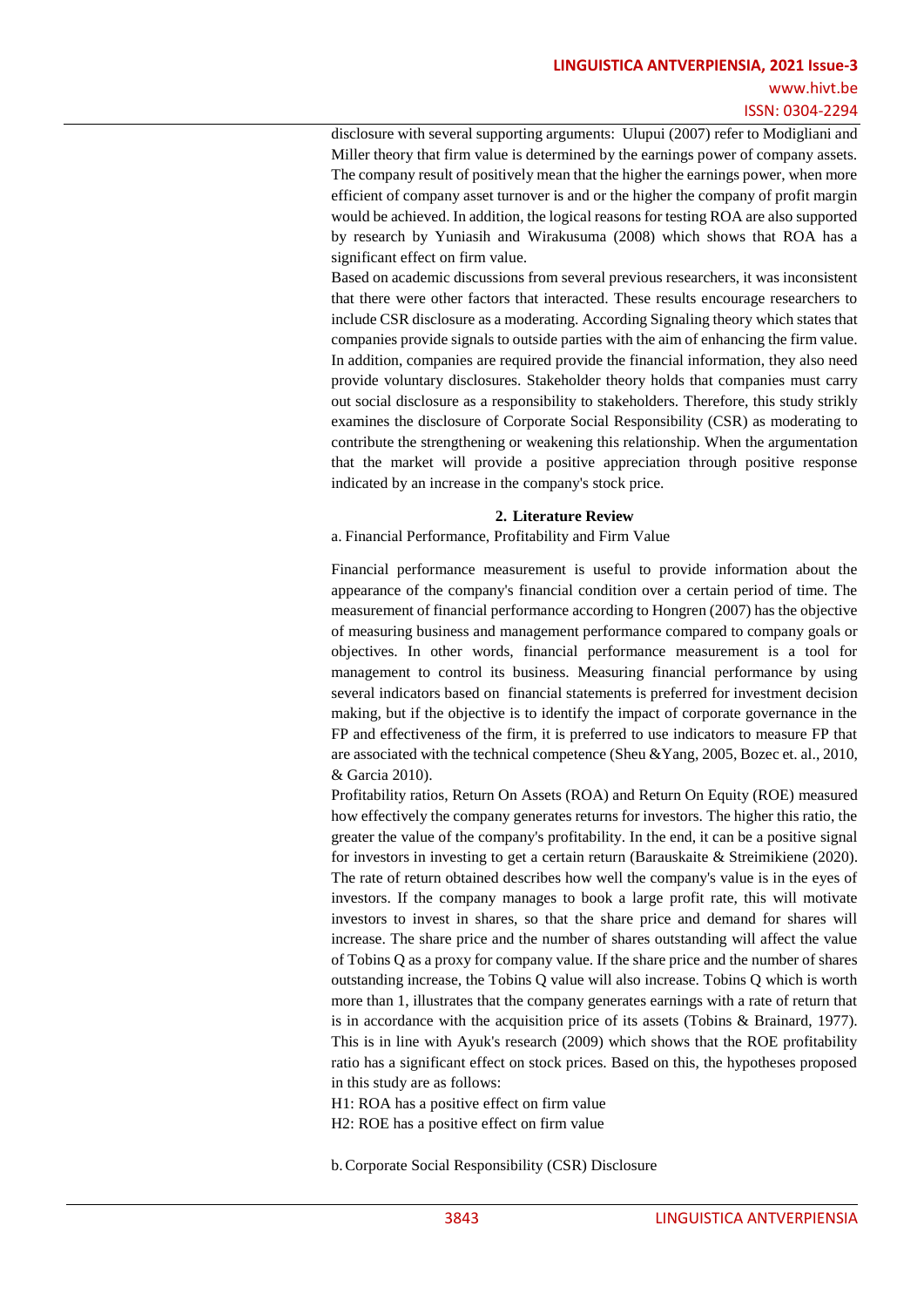Modern companies are increasingly realizing that the survival of the company is strongly influenced by the company's relationship with the community and also the environment in which the company operates. Legitimacy theory supports this condition which states that the company has a contract with the community to carry out its activities based on the prevailing values of justice, and how the company responds to various interest groups to legitimize the actions taken by the company (Haniffa et al, 2005; Sayekti &Wondabio, 2007 Ntim, & Soobaroyen, 2013). Disclosure of CSR information in annual reports is one way for companies to build, maintain, and legitimize the company's contribution from an economic and political perspective (Lin, & Wu, 2014). This increase in stock prices will cause the value of the company to also increase. So that the CSR practices carried out can be known by their stakeholders, companies must disclose their CSR practices. Disclosure of CSR practices carried out by companies causes the need to incorporate social elements in corporate responsibility into accounting. This encourages a concept called as Social Responsibility Accounting (Indira & Dini, 2005; Sari & Saputra,2021).

c. CSR Disclosure as Moderating in the Relationship Financial Performance and Firm Value

There is an inconsistency result studies related the relationship between financial performance and firm value. This is suspected there are contingent variables that also interact. In this study, the contingent variable used CSR disclosure. CSR Disclosure as a contingent variables interacted with the relationship financial performance and firm value under certain conditions (Riera & Iborra, 2017).. The pressure of the corporate environment requires companies to implement strategies to maximize the value of the company (Fontaine, 2013; Galant, & Cadez, 2017). Corporate strategies such as CSR would provide a good corporate image to external parties. Companies can optimally maximizing shareholder capital, company reputation, and long-term viability of the company by implementing CSR. (Husted, B. W., & Allen, D. B., 2007; Ismail, M. 2009; Hoque, et al, 2017). Several previous studies in Indonesia context, Dewi (2018) found hat there is a positively significant CSRD Disclosure as moderating in the relationship between the profitability and firm value, this evidence stated that CSR disclosure able to strengthen the relationship. CSR disclosure become one of company strategy to increase the firm value to external parties. This argument line with Malino (2017), Indraswari and Astika (2015). Thus, the following are the proposed hypotheses:

H3: CSR disclosure strengthens the relationship between firm performance and firm value

## **3. Research Method**

The data in this study were obtained from the Indonesia Stock Exchange IDX or [www.idx.co.id](http://www.idx.co.id/) and also the company's website. The sampling method using purposive judgment sampling method. The form of purposive sampling by taking predetermined samples based on the aims and objectives of the study.

|           | • Manufacturing companies listed on the IDX for the 2015-2019 period. | $166*$ |
|-----------|-----------------------------------------------------------------------|--------|
| $\bullet$ | The company was delisted during the 2015-2019 period.                 | (13)   |
| $\bullet$ | Manufacturing companies not actively traded for the 2015-2019         | (25)   |
|           | period.                                                               | (6)    |
| $\bullet$ | Manufacturing companies that issue financial reporting in non-rupiah  |        |
| $\bullet$ | Manufacturing companies that publish annual financial reports and     | (31)   |
|           | publish them not consecutively for the period 2015 to 2019.           |        |
|           |                                                                       | 128    |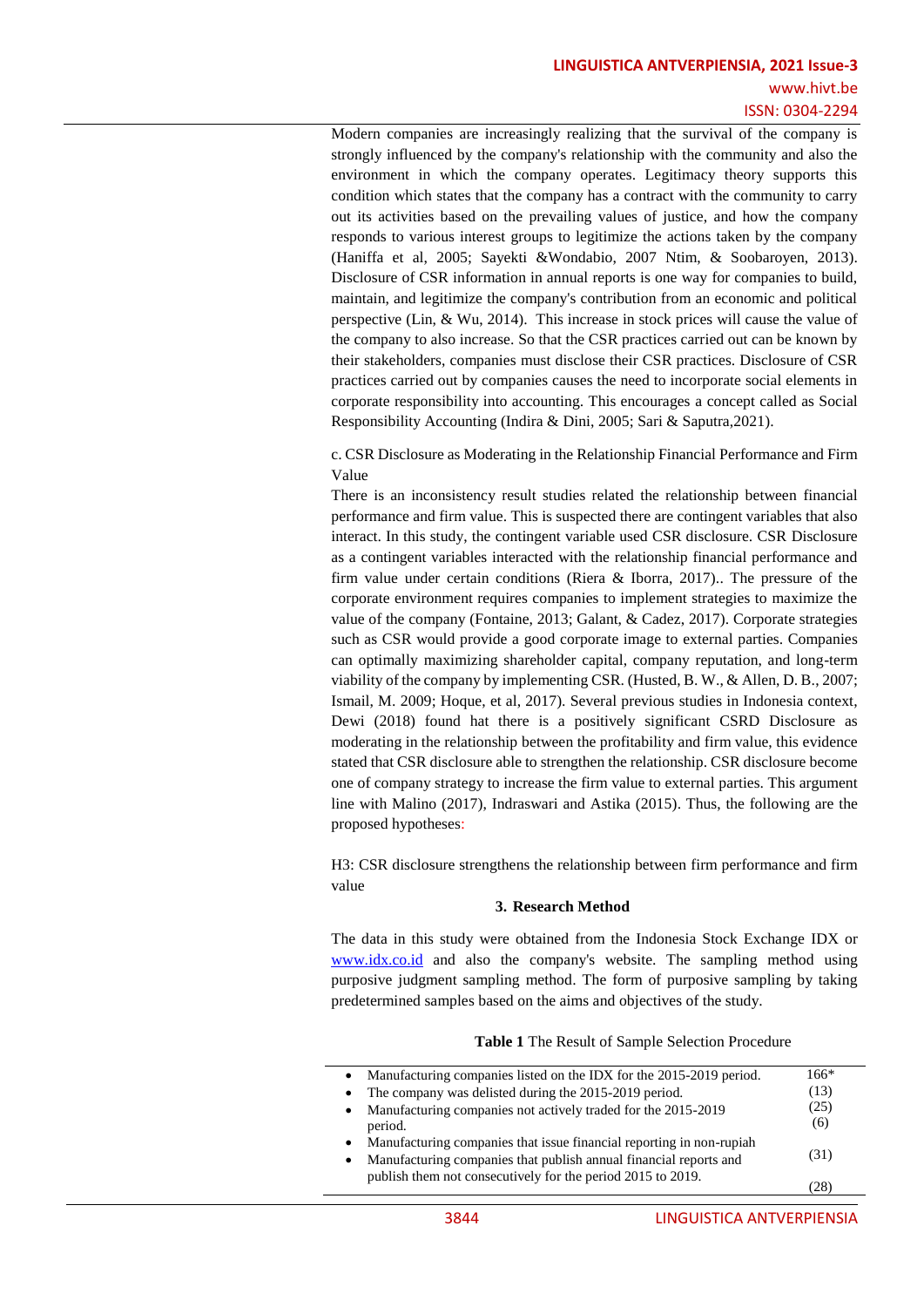• Manufacturing companies not disclose CSR reporting during 2015- 2019.

| Total                              |     |
|------------------------------------|-----|
| Total of observation (43 x5 years) | 315 |

#### \*Total manufacturing companies listed in IDX 2015-2019

Table 1 shows the total number of manufacturing companies listed on the IDX from 2015-2019 is 166 companies. The total companies are then reduced by companies that are not active issuers during the observation period (25), manufacturing companies that are delisted (13), manufacturing companies that use foreign currencies (6) and companies that do not completely issue financial statements (31) as well as companies that not disclose social responsibility reporting (28). So, the companies taken as samples are 63 companies and the total number of observations for five years is 315.

| Table 2 Variables, Definition and Measurement |  |  |
|-----------------------------------------------|--|--|
|-----------------------------------------------|--|--|

| ariables                       | <b>Definition</b>                                                                                                                                                                                                                   | <b>Measurement</b>                                                                                                                                                                                                                                    |  |
|--------------------------------|-------------------------------------------------------------------------------------------------------------------------------------------------------------------------------------------------------------------------------------|-------------------------------------------------------------------------------------------------------------------------------------------------------------------------------------------------------------------------------------------------------|--|
| Dependent<br>Variable:         |                                                                                                                                                                                                                                     |                                                                                                                                                                                                                                                       |  |
| <b>Firm Value</b>              | Firm value defined as market value<br>reflection of economic measure the<br>value of a business the measure of a<br>total value of company. The entire                                                                              | Tobin's O<br>$=$ (EMV + D)<br>Q<br>$(EBV + D)$                                                                                                                                                                                                        |  |
|                                | market value not only the equity<br>value, therefore the entire of<br>ownership interest and asset claims<br>from both company debt and equity<br>(Hirdinis, 2019)                                                                  | Tobin's Q will be assessed by<br>comparing the ratio of the<br>company's stock market value<br>to the book value of the<br>equity<br>(Tobin,<br>company's<br>(1969) and Lindenberg<br>&<br>Ross, (1981),<br><b>Smithers</b><br>$\&$<br>Wright, 2007). |  |
| Independent<br>Variables:      |                                                                                                                                                                                                                                     |                                                                                                                                                                                                                                                       |  |
| <b>ROA</b>                     | ROA describes the ability of the<br>company for the overall funds<br>invested in activities that are used for                                                                                                                       | ROA can be calculated by the<br>following equation:                                                                                                                                                                                                   |  |
|                                | company operating activities with the<br>aim of generating profits by utilizing<br>its assets. (Anggraini, 2006;<br>Handoko, 2010; Musa & Nawaiseh<br>2017)                                                                         | $ROA = Net income$<br>Total assets                                                                                                                                                                                                                    |  |
| <b>ROE</b>                     | ROE describes the company's ability<br>to invest in activities for the                                                                                                                                                              | ROE can be calculated by the<br>following equation:                                                                                                                                                                                                   |  |
|                                | company's operational activities with<br>the aim of generating profits by<br>utilizing the capital it owns. ROE<br>shows whether management<br>increases firm value at an acceptable<br>level (Rahayu, 2010, Attig, et<br>al.2013). | $ROE = Net income$<br><b>Total Capital</b>                                                                                                                                                                                                            |  |
| Moderating                     |                                                                                                                                                                                                                                     |                                                                                                                                                                                                                                                       |  |
| Variable:                      | Disclosure<br>Social<br>οf<br>Corporate                                                                                                                                                                                             | The CSR disclosure                                                                                                                                                                                                                                    |  |
| $\bf CSR$<br><b>Disclosure</b> | Responsibility (CSR) is the disclosure<br>of information related to corporate<br>responsibility in the annual report.                                                                                                               | measurement refers to the 78<br>disclosure items used by<br>Siregar $(2008)$                                                                                                                                                                          |  |
|                                | Selcuk, E. A., & Kiymaz, H. (2017).                                                                                                                                                                                                 |                                                                                                                                                                                                                                                       |  |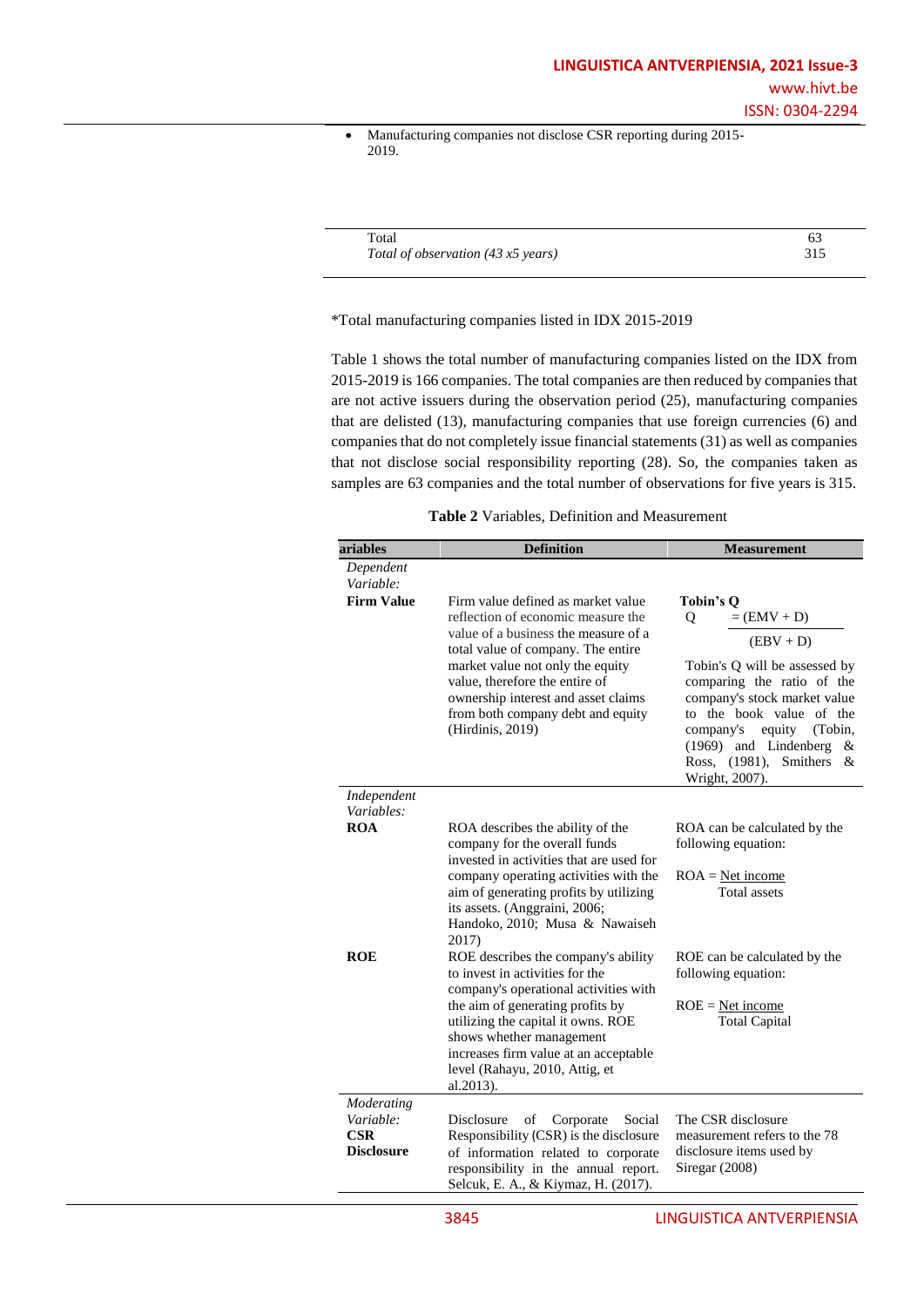| Control<br>Variables: | Leverage defined as the proportion of                                                                                                                                 | Total liabilities divided by total                                                                                 |
|-----------------------|-----------------------------------------------------------------------------------------------------------------------------------------------------------------------|--------------------------------------------------------------------------------------------------------------------|
| • LEVERAGE            | debt to equity capital held by the<br>company                                                                                                                         | assets (Brigham and Huston,<br>2001)                                                                               |
| $\bullet$ GROWTH      | Growth is company existing is<br>assumed to have ability generating<br>higher earnings than established the<br>new company (Zen & Herman, 2006;<br>Bestiavano, 2013). | Growth (sum of years from<br>formation of the companies)<br>(Sari, 2016 and Jatiningrum et<br>al, $2016$           |
| $\bullet$ FSIZE       | <i>Firm Size</i> defined as the entire the<br>number of employees, total assets,<br>total sales, and market capitalization<br>(Jatiningrum, et al, $2016$ )           | Firm size is measured as the<br><i>natural logarithm</i> of total asset<br>(i <sub>atining</sub> rum, et al, 2016) |

# **4. Analysis Method**

The analysis data using the multiple regression method on proposed model. Hypothesis testing used normality analysis, heteroskeda between the dependent, independent variables, and moderating variables (Ghozali, 2013). Based on the purpose of study the theoretical framework that formed is as follows:

**FV**=  $\alpha_0$  +  $\alpha_1$  **ROA** +  $\alpha_2$ **ROE** +  $\alpha_3$ **CSR** +  $\alpha_4$ **ROA**\***CSRD** +  $\alpha_4$ **ROE**\***CSRD** +  $\epsilon$ Infromation:

| FV                    | $=$ Firm Value (Tobin's Q)                     |
|-----------------------|------------------------------------------------|
| $\alpha_1$ ROA        | $=$ Return On Asset                            |
| $\alpha_2 \text{ROE}$ | $=$ Return On Equity                           |
| $\alpha_3$ CSRD       | $=$ Corporate Social Responsibility Disclosure |
| ROA*CSRD              | $=$ Interaction of ROA and CSR Disclosure      |
| ROE*CSRD              | $=$ Interaction of ROE and CSR Disclosure      |
|                       |                                                |

This research study will be conducted based on conceptual framework bellow:



**Figure 1** The Conceptual Framewor

#### **5. Result And Discussion**

1.Result Study

**Table 3.** Descriptive Statistics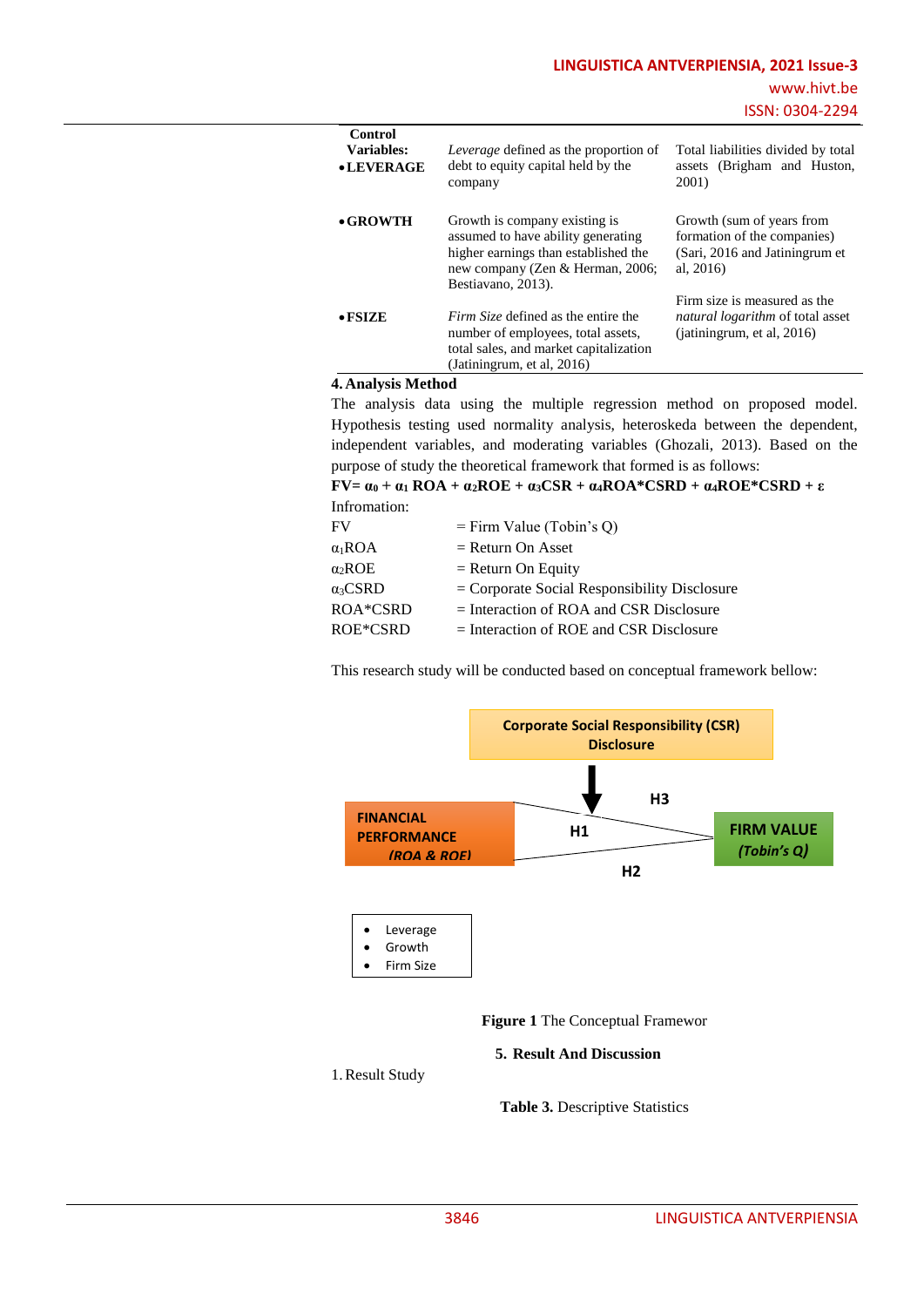|                                 | N   | Minim | Max     | Mean    | Std. Deviation |
|---------------------------------|-----|-------|---------|---------|----------------|
| <b>ROA</b>                      | 315 | 0,01  | 0,28    | 0,09    | 0,06           |
| <b>ROE</b>                      | 315 | 0,04  | 0.64    | 0,18    | 0,11           |
| Tobin's Q                       | 315 | 87,90 | 8716,30 | 1019,37 | 1305,27        |
| <b>CSR</b><br><b>Disclosure</b> | 315 | 0,10  | 0,47    | 0,29    | 0,18           |
| Leverage                        | 315 | 0,36  | 0,86    | 0,45    | 0,23           |
| Firm Size                       | 315 | 7.64  | 16,05   | 12,28   | 0,97           |
| Growth                          | 315 | 8,00  | 75,00   | 33,42   | 13,12          |
| Valid N<br>(listwise)           | 315 |       |         |         |                |

Table 3 presents descriptive statistics, which include the minimum, maximum, mean (mean), and standard deviation values. The minimum (maximum) value for ROA is 0.01 (0.28). The minimum (maximum) value for Return On Equity is 0.04 (0.64). The minimum (maximum) value for the firm value is 87.90 (8716.30), and the average (standard deviation) firm value is 1019.37 (1305.27). The minimum (maximum) value for CSR is 0.10 (0.47). Overall the average of ROA, ROE, FirmValue and CSR is positive, this means that the data are identical and the research can use parametric methods.

| <b>Table 4.</b> Result of Kolmogorov – Smirnov Test of Normality |                                 |     |       |              |     |       |  |
|------------------------------------------------------------------|---------------------------------|-----|-------|--------------|-----|-------|--|
|                                                                  | Kolmogorov-Smirnov <sup>a</sup> |     |       | Shapiro-Wilk |     |       |  |
|                                                                  | <b>Statistic</b>                | df  | Sig.  | Statistic    | df  | Sig.  |  |
| Log Firm Value                                                   | 0,119                           | 315 | 0.113 | 0,949        | 315 | 0.046 |  |
| Log ROA                                                          | 0.164                           | 315 | 0,052 | 0,948        | 315 | 0.054 |  |
| Log ROE                                                          | 0,112                           | 315 | 0.195 | 0,959        | 315 | 0,125 |  |
| <b>CSR Disclosure</b>                                            | 0,117                           | 315 | 0.137 | 0,914        | 315 | 0.123 |  |

*a. Lilliefors Significance Correction*

The normality test result using Kolmogorov-Smirnov presented in table 4 above. The result shows that the statistical value of the ROA logarithm for manufacturing companies is 0.164 with a significance level of 0.052. The statistical value of ROE Logarithmic Results for Manufacturing companies is 0.112 with a significance level of 0.195. The statistical value of the firm value for manufacturing companies is 0.119 with a significance level of 0.113. The CSR statistical value for manufacturing companies is 0.117 with a significance level of 0.137.

#### **Table 5. F Test Statistics ROA, ROE and CSR Disclosure ANOVA<sup>b</sup>**

| Model<br>Sum of<br>Mean Square<br>df<br>Squares<br>З<br>Regression<br>2.771<br>0.924<br>Residual<br>0,126<br>5,177<br>311 | ANU V A <sup>2</sup> |  |  |  |      |  |
|---------------------------------------------------------------------------------------------------------------------------|----------------------|--|--|--|------|--|
|                                                                                                                           |                      |  |  |  |      |  |
|                                                                                                                           |                      |  |  |  | F    |  |
|                                                                                                                           |                      |  |  |  | 7.31 |  |
|                                                                                                                           |                      |  |  |  |      |  |
| Total<br>7.948<br>314                                                                                                     |                      |  |  |  |      |  |

*a. Predictors: (Constant), Log ROA (X1), Log ROE(X2), Log Interaksi X1.X3, Log Interaksi X2.X3*

*a. Dependent Variable: Log Nilai Perusahaan (Y)*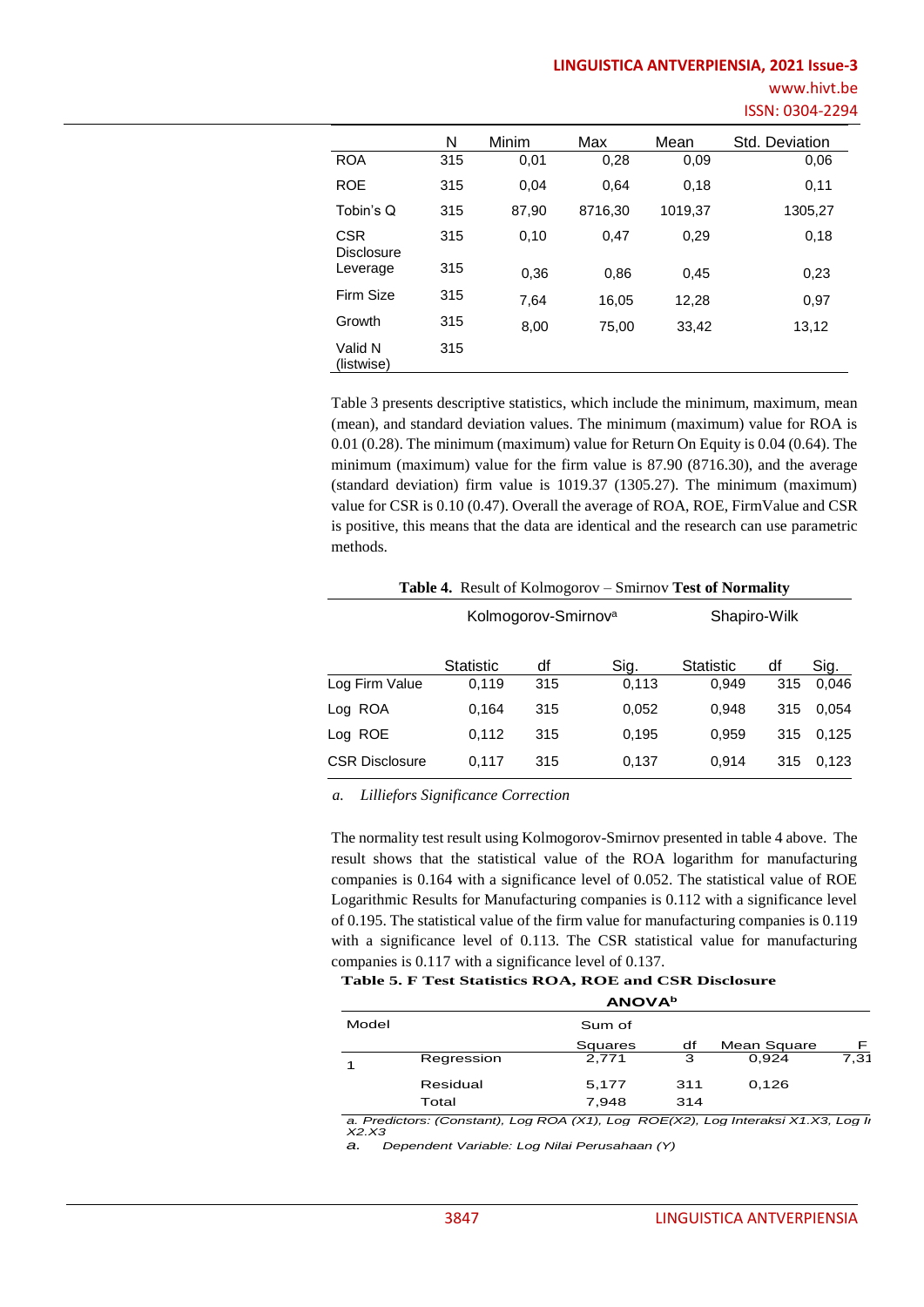Based on Table 5, it shows that this test is carried out simultaneously between company performance and CSR disclosures that affect the relationship between company values in manufacturing companies in Indonesia. The test was carried out using the F test at a 95% confidence level or of 0.05. From the results obtained, it can be seen that the calculated F is  $7.316 > F$  table and with a significance level of 0.001  $< 0.05$ . Thus Ha is accepted, which means that CSR disclosure affects the relationship between ROA and ROE with firm value in manufacturing companies in Indonesia.

| Model                 | . .            |       | Standardiz<br>ed |        |       |
|-----------------------|----------------|-------|------------------|--------|-------|
|                       | Unstandardized |       | Coefficient      |        |       |
|                       | Coefficients   |       | s                |        |       |
|                       |                | Std.  |                  |        |       |
|                       | в              | Error | Beta             |        | Sig.  |
| (Constant)            | 3,593          | 0,188 |                  | 19,102 | 0,000 |
| Log ROA(X1)           | 0.966          | 0,284 | 0,760            | 3,404  | 0,001 |
| Log ROE(X2)           | 0,377          | 0,383 | 0,220            | 2,985  | 0,023 |
| <b>CSR Disclosure</b> | 0.641          | 0,376 | 0.777            | 2,441  | 0.005 |
| Log ROA*CSR           | 0,922          | 0,302 | 0,850            | 3,051  | 0,004 |
| Log ROE*CSR           | 0.543          | 0.402 | 0,376            | 1,352  | 0.012 |

### **Table 6.** The Result of Hypothesis Test**Coefficients<sup>a</sup>**

a. Dependent Variable: Log Firm Value (Y)

Table 6 presents the results of CSR testing as a moderator between the relationship between ROA and ROE on firm value. The test was carried out with a 95% confidence level or of 0.05. Statistics result proving that CSR disclosure on ROA has a significant where t-count of 3.051 and the ROE-ROE relationship has a t-count of 1.352 which is greater than t-table. The result of testing the interaction between CSR Disclosure and ROA is significant at p-value  $0.004$  or it means that  $0.004 < 0.05$ , and the interaction between ROE and CSR disclosure is significant at p-value 0.012 or it means that 0,012< 0.05. Therefore, Ha is supported, which means that CSR disclosure as moderating the relationship between ROA and ROE on firm value has a significant effect. This result is one of the research evidences that CSR Disclosure is a moderating variable that affects the relationship in Indonesia manufacturing listed companies.

| <b>Table 7.</b> The Direct Relationship and |        |                      |          |                   |  |  |
|---------------------------------------------|--------|----------------------|----------|-------------------|--|--|
| Moderating Relationship                     |        |                      |          |                   |  |  |
|                                             |        | <b>Model Summary</b> |          |                   |  |  |
| Model                                       |        |                      |          |                   |  |  |
|                                             |        |                      | Adjusted | Std. Error of the |  |  |
|                                             | R      | R Square             | R Square | Estimate          |  |  |
| <b>Direct Relationship</b>                  |        |                      |          |                   |  |  |
|                                             | 0.420a | 0,362                | 0,312    | 0,20836           |  |  |
|                                             |        |                      |          |                   |  |  |
| <b>Moderating</b>                           |        |                      |          |                   |  |  |
|                                             |        |                      |          |                   |  |  |
|                                             | 0.590a | 0,449                |          | 0,35535           |  |  |
|                                             |        |                      | 0,401    |                   |  |  |

a. Predictors: (Constant), Log ROA (X1), Log ROE (X2), Interaction LogROA\*CSRD, Interaction Log ROE\*CSRD

Table 7 above explains strongly that the interaction relationship between moderating CSR disclosure on Profitability (ROA and ROE) on firm value is compared with a direct relationship before and after being moderated. The table shows that the results of the adjusted R square  $R^2$  test after being moderated by CSR disclosure, the level of the  $\mathbb{R}^2$  relationship becomes more strengthening. The relationship before moderated by CSR Disclosure adjusted R2 is 0.302 and the relationship after being moderated is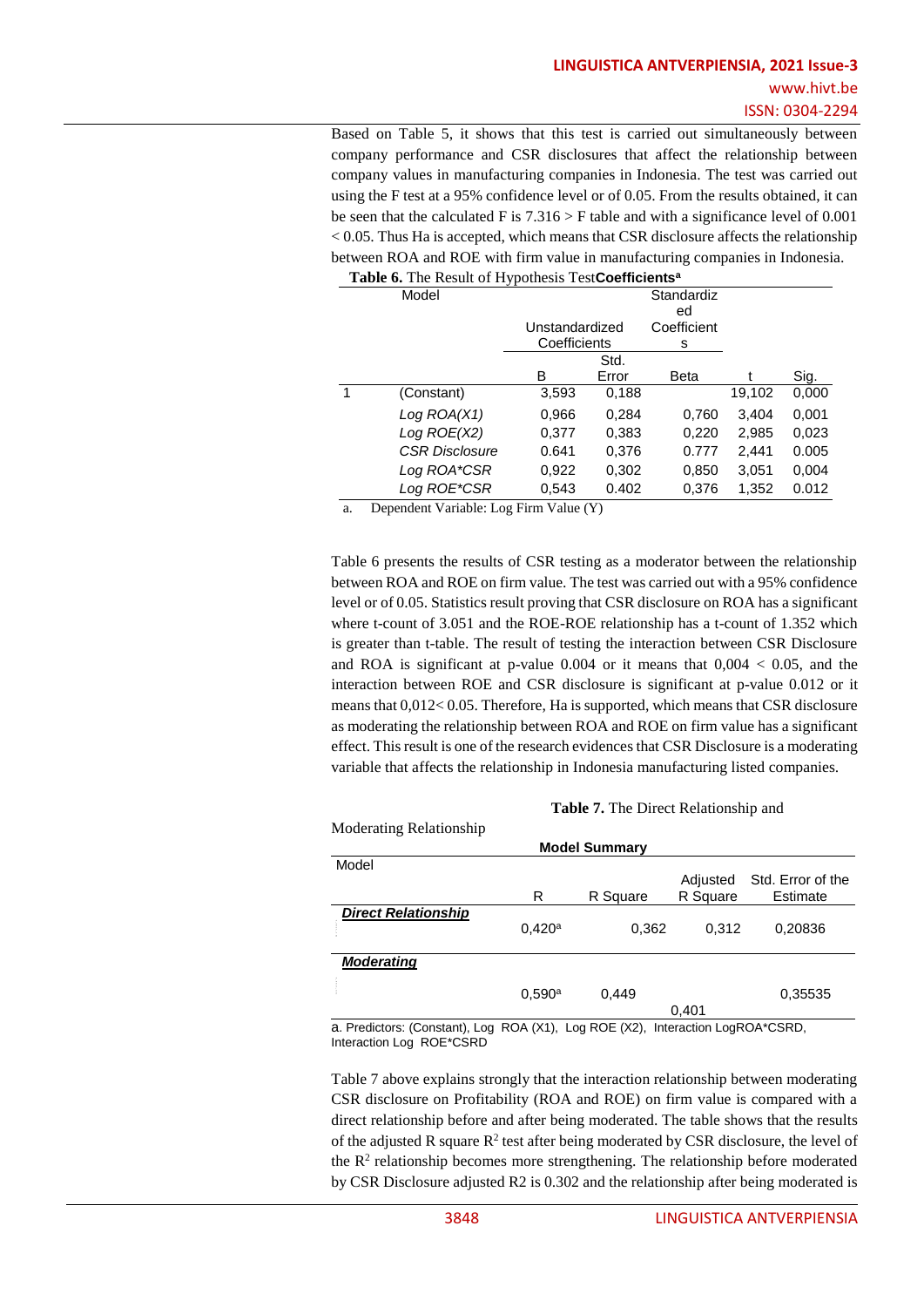0.401. The increase occurs when there is a moderating CSR disclosure of 0.89 or an increase of 22% is empirical evidence of the main findings of this study. This result means that the relationship between firm performance and firm value is stronger with the disclosure of CSR in Indonesian companies.

# 2. Discussion

The results of the ROA hypothesis test indicate that there is a significant effect of ROA on firm value with a significance level of 5%, meaning that there is a significant effect of ROA on firm value in manufacturing companies. The results supported the hypothesis which states that ROA effect on firm value in Indonesia manufacturing companies. This finding consistent with Handoko (2010); Galant, & Cadez, (2017); Sari & Saputra 2021). These results also support the theory proposed by Modigliani and Miller as well as research conducted by Sheu, & Yang (2005); Yuniasih and Wirakusuma (2008); Akisik & Gal (2014). The theory proposed by Modigliani and Miller states that firm value is determined by the earnings power of the firm's assets. While if the results of company is positive this indicate that greater of earnings power, thus the more efficient the asset turnoverand also the higher the profit margin of company obtined. This will have an impact on the value of the company. The ROA value can describe the effectiveness of a company in managing its company assets with the aim of increasing the company's profit margin. One of the goals of investors to invest in a company is to get a return either in the form of dividends or in the form of capital gains. Expected that a company can provide high returns to its shareholders if the company gets high profits. High profits can be obtained if the company can manage its assets properly. The high net profit obtained will make the company's ROA value also higher. The greater the ROA, the better the performance, because the greater the rate of return (Miarti, 2010; Ahmed et al. 2014).). If the company's ability to generate profits increases, the share price increases. In other words, profitability will affect stock prices (Miriati, 2010, Oikonomou, et al, 2014). So it can be concluded that the high value of ROA indicates the better the company's financial performance, the implications of which will increase the value of the company. The implication of this research is that investors will positively evaluate companies that are able to manage their assets well because this will have an impact on increasing the company's profit margins in the future. So the conclusion is that ROA can be taken into consideration by investors in making investments. However, not commonly result Suranta and Kanwal et al (2013) and Nizamuddin, M. (2018) found that ROA has a negative effect on firm value. Negative results indicate that the smaller the earning power, the less efficient the asset turnover and/or the smaller the profit margin obtained by the company.

The results of the ROE hypothesis test indicate that it supports the alternative hypothesis (Ha) which states that there is a significant influence of ROE on firm value with a significance level of 5%, meaning that there is a significant effect of ROE on firm value in manufacturing companies. Significance results mean that apart from seeing ROA, investors also see ROE as a measure in making investment decisions. These results support research conducted by Ayuk (2006); Handoko (2010) and Musa & Nawaiseh (2017). found that financial performance as measured by Return On Equity (ROE) has a significant positive effect on firm value. Increasing demand and supply from customers in the market means increasing sales of products/services so that profits continue to increase. If the company's net profit continues to grow, investors will choose to invest heavily, and this will continue to increase the value of the company. Because one of the main reasons companies operate is to generate profits that are beneficial to shareholders, the measure used in achieving this reason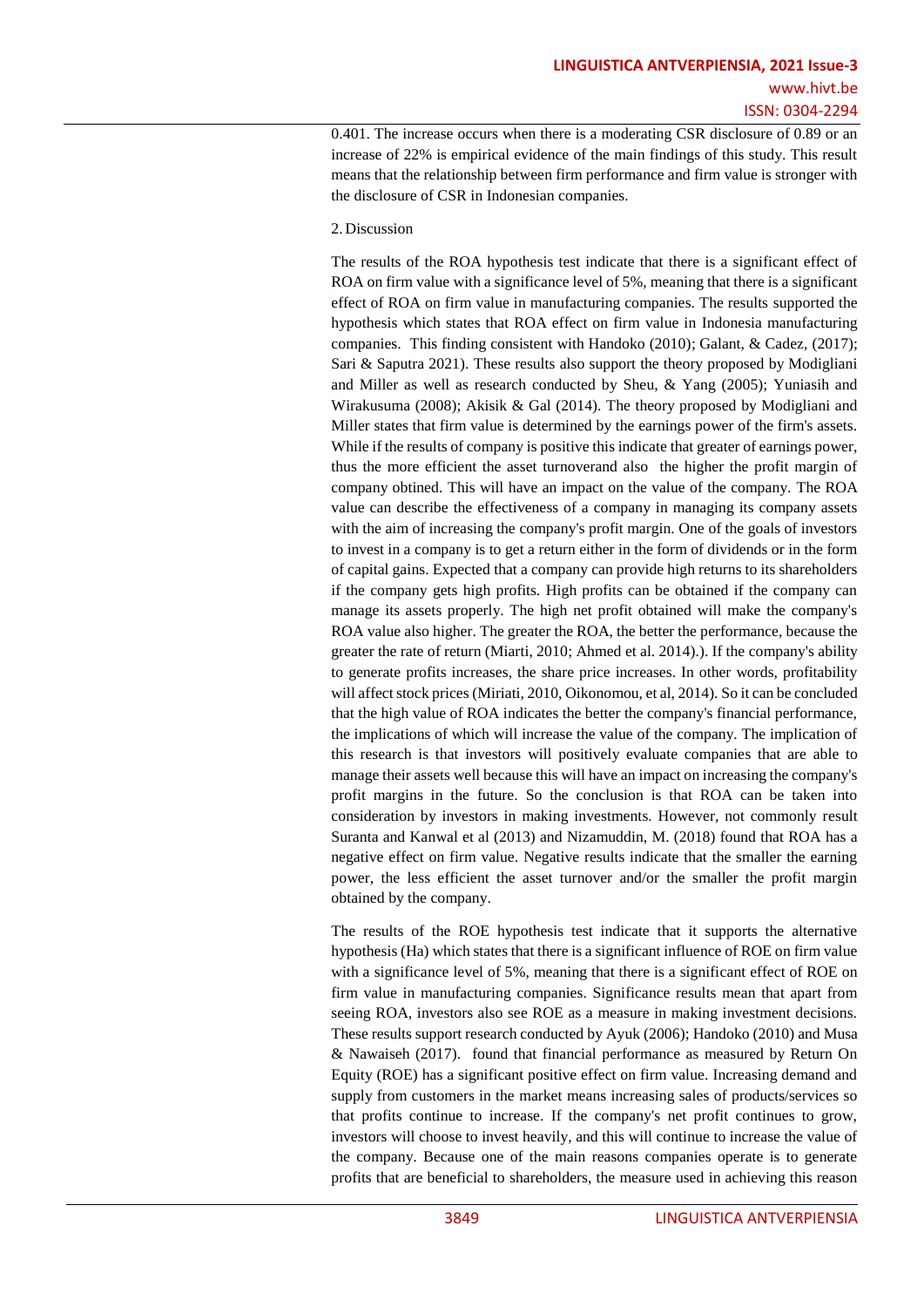is the high or low ROE number that has been achieved. Investors who will buy shares will be interested in ROE or the share of total profitability that can be allocated to shareholders. The higher the ROE, the higher the company's ability to generate profits for shareholders (Hidayati, 2010 & Aryani, 2011).

The results of the hypothesis test of CSR disclosure will strengthen the relationship between ROE and ROA with firm value indicating that there is a significant and accepted influence with a significance level of 5%, meaning that there is a significant effect of ROA and ROE on firm value in manufacturing companies. These results are consistent with the research conducted by Handoko (2010) and Almsafir (2014). This shows that the CSR variable is considered to be able to strengthen the relationship between ROE and firm value. It can be concluded, CSR disclosure can strengthen the relationship of financial performance (ROA and ROE) with firm value. In theory, CSR disclosure can be considered by investors before investing, because it contains social information that has been carried out by the company (Almsafir, 2014; Sari & Saputra, 2021). This information is expected to be a consideration for investors to invest (Rahayu, 2010). In the Limited Liability Company Law No. 40 of 2007 Chapter IV concerning Social and Environmental Responsibility, it is stated that companies carrying out their business activities in the field and/or related to natural resources are obliged to carry out social and environmental responsibilities. There are indications that investors need to look at the CSR disclosures that have been made by the company, because there are guarantees stated in the Limited Liability Company Law no. 40 of 2007, that the company must implement CSR and disclose it, because if the company does not implement CSR, the company will be subject to sanctions in accordance with the provisions of the legislation. This means, apart from seeing the financial performance reflected in the financial statements, investors also give a positive response to companies that disclose information about their social responsibility.

# **6. Conclusion**

This study provides empirical evidence for the inconclusive result over the previous studies regarding the role of CSR Disclosure on the relationship Financial Performance and Firm Value. The results of this study indicate the financial performance at Indonesia manufacturing listed on IDX has a significant effect on firm value. Financial performance which proxies by ROA and ROE refers to the theory and previous research while firm value using the Tobin's Q measurement. The main findings show that CSR Disclosure significantly influences and strengthens the relationship between Financial Performance and Firm Value in manufacturing companies listed on IDX. Future research should extend the observation period in order to exactly predict with long-term research results and use the relevant CSR disclosure measurement index in Indonesia. Measurement of CSR Disclosure in Indonesia should more comprehensive measurement. This study only using ROA and ROE as a proxy for financial performance. In suggestion for future research, using other financial performance proxies such as EPS, DER, or PER. The contribution of this study is expected to be able to contribute to regulators and decision makers in the manufacturing industry, especially investors, potential investors, creditors, and capital market authorities regarding the relevance of disclosure of Corporate Social Responsibility (CSR) information in the annual report in relation to the value of company and financial performance.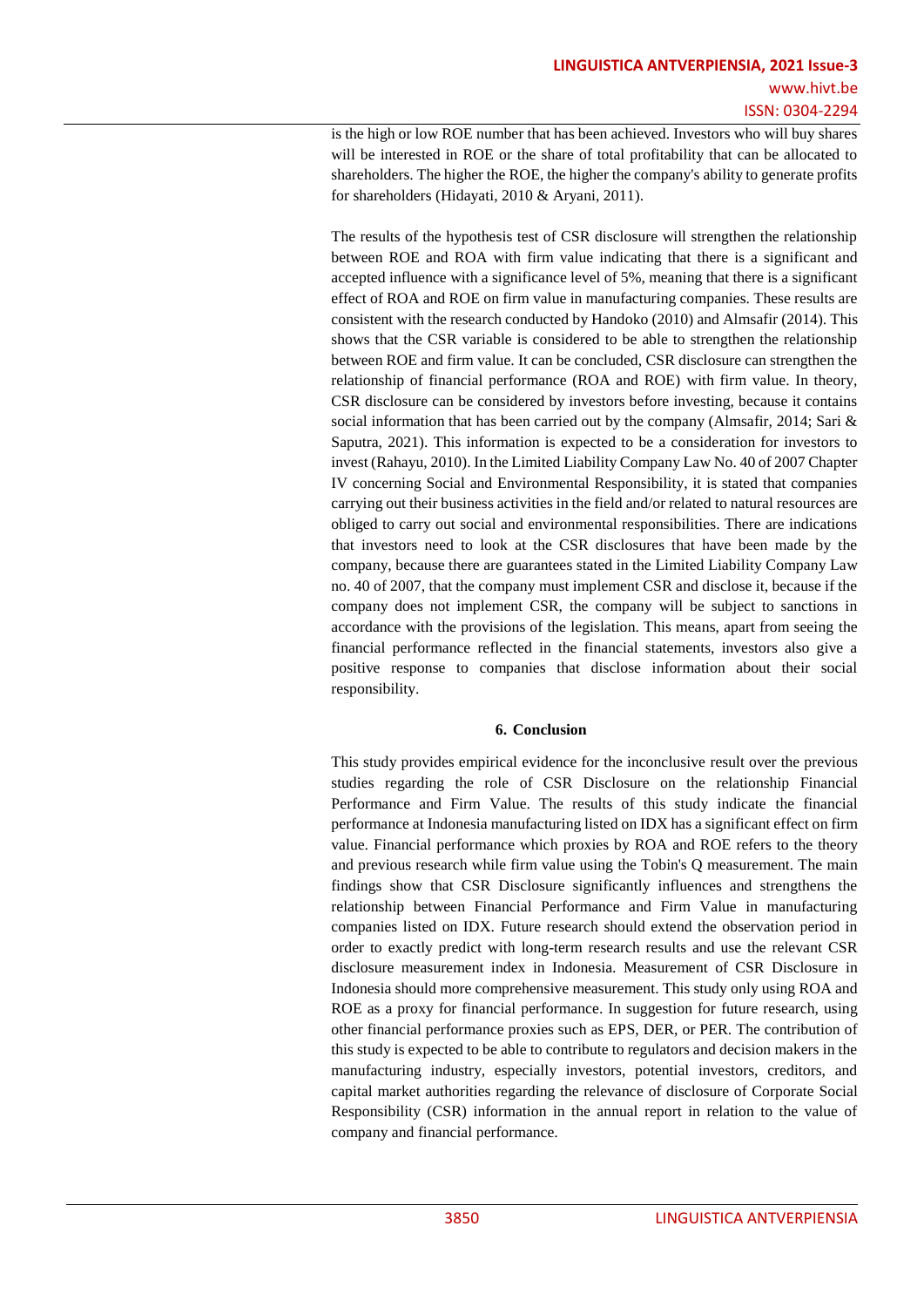#### **REFERENCES**

- 1. Ahmed, S. U., Islam, Z., Mahtab, H., & Hasan, I. (2014). Institutional investment and corporate social performance: Linkage towards sustainable development. Corporate Social Responsibility and Environmental Management, 21(1), 1-13.<http://dx.doi.org/10.1002/csr.1298>
- 2. Akisik, O., & Gal, G. (2014). Financial performance and reviews of corporate social responsibility reports. Journal of Management Control, 25(3–4), 259–288
- 3. Akisik, O., & Gal, G. (2017). The impact of corporate social responsibility and internal controls on stakeholders' view of the firm and financial performance. Sustainability Accounting, Management and Policy Journal, 8(3), 246–280.
- 4. Almsafir, M. K. (2014). Does corporate social responsibility lead to improve in firm financial performance? Evidence from malaysia. International Journal of Economics and Finance, 6(3), 126-138.<http://dx.doi.org/10.5539/ijef.v6n3p126>
- 5. Alshammari, M. (2015). Corporate Social Responsibility and Firm Performance: TheModerating Role of Reputation and Institutional Investors. International Journal of Business and Management; 10(6), 15-28
- 6. Anggraini, Fr. Retno. (2006). Pengungkapan informasi sosial dan faktor-faktor yang mempengaruhi pengungkapan informasi sosial dalam laporan keuangan Tahunan (Studi Empiris pada Perusahaan yang Terdaftar di Bursa Efek Jakarta). Simposium Nasional Akuntansi IX, Padang, 23-26 Agustus 2006.
- 7. Attig, N., El Ghoul, S., Guedhami, O., & Suh, J. (2013). Corporate social responsibility and credit ratings. Journal of Business Ethics, 117(4), 679-694[. http://dx.doi.org/10.1007/s10551-013-1714-](http://dx.doi.org/10.1007/s10551-013-1714-2) [2](http://dx.doi.org/10.1007/s10551-013-1714-2)
- 8. Ayuk, Prasetya Uni, (2006). Pengaruh Kinerja Keuangan Perusahaan dengan Alat Ukur Return On Assets (ROA) dan Return On Equity (ROE) terhadap Return Saham**.** Universitas Negeri Semarang
- 9. Banker, R. D., Chang, Hsi-hui, and Majumdar, S. K. (1993). Analyzing the Underlying Dimensions of Firm Profitability', Managerial and Decision Economics, 14.1, 25–36.
- 10. Barauskaite, G., & Streimikiene, D. (2020). Corporate social responsibility and financial performance of companies: The puzzle of concepts, definitions and assessment methods. Corporate Social Responsibility Environtment Management, 1–10. <https://doi.org/10.1002/csr.2048>
- 11. Bozec, R., Dia, M., & Bozec, Y. (2010). Governance performance relationship: A Reexamination Using Technical Efficiency Measures. British Journal of Management, 21, 684–700. [http://dx.doi.org/10.1111/j.1467-8551.2008.00624.](http://dx.doi.org/10.1111/j.1467-8551.2008.00624)
- 12. Capon, N.,G.J. Fitzsimons,R.A. & Prince. (1996). An individual level analysis of 'the mutual fund investment decision. Journal of Financial Service Research, 10, 59-82
- 13. Carlson, Steven, dan Bathala Chenchuramaiah T (1997). Ownership Differences and Firm's Income Smoothing Behavior. Journal of Business and Accounting, 24 (2), 179-196.
- 14. Cashman,G. D., D. N., Deli, F. Nardari, & Villupuram, S., V. (2007) Investor behavior in the mutual fund industry: Evidence from Gross Flows, <http://ssrn.com/abstract=966360>
- 15. Dyck, a., Lins K, V., & Wagner, H., F. (2019). Do institutional investors drive corporate social responsibility? International evidence. [Journal of Financial Economics,1](https://www.sciencedirect.com/science/journal/0304405X)31(3), 693-714. <https://doi.org/10.1016/j.jfineco.2018.08.013>
- 16. Dyck, A., Lins, K. V., Roth, L., & Wagner, H. F. (2018). Do institutional investors drive corporate social responsibility? International evidence (Working Paper No. 73). Bocconi University. Retrieved from [https://papers.ssrn.](https://papers.ssrn/) com/sol3/papers.cfm?abstract\_id=3150282
- 17. Epstein, M., J., & Freedman, M. (1994). Social Disclosure and the Individual Investor. Accounting, Auditing & Accountability Journal, 7 (4), 94-109.
- 18. Fontaine, M. (2013). Corporate social responsibility and sustainability: The new bottom line? International Journal of Business and Social Science, 4(4), 110–119.
- 19. Galant, A., & Cadez, S. (2017). Corporate social responsibility and financial performance relationship: A review of measurement approaches. Economic Research, 30(1), 676–693. doi: 10.1080/1331677x.2017.1313122
- 20. García-Sánchez, I.-M. (2010). The effectiveness of corporate governance: board structure and business technical efficiency in Spain. CEJOR, 18, 311–339. [http://dx.doi.org/10.1007/s10100-](http://dx.doi.org/10.1007/s10100-009-0112-4) [009-0112-4.](http://dx.doi.org/10.1007/s10100-009-0112-4)
- 21. Gema, García-Piqueres & Rebecca, García-Ramos, (2019). Is the corporate social responsibility– innovation link homogeneous?: Looking for sustainable innovation in the Spanish context, Corporate Social Responsibility and Environmental Management, 27,2 10.1002/csr.1845
- 22. Ghozali, I. (2013). Multivariate analysis applications. Agency Publisher Diponegoro University, 7th edition.
- 23. Hall, R. (1992). The strategic analysis of intangible resources. Strategic Management Journal, 13(2), 135-144.<http://dx.doi.org/10.1002/smj.4250130205>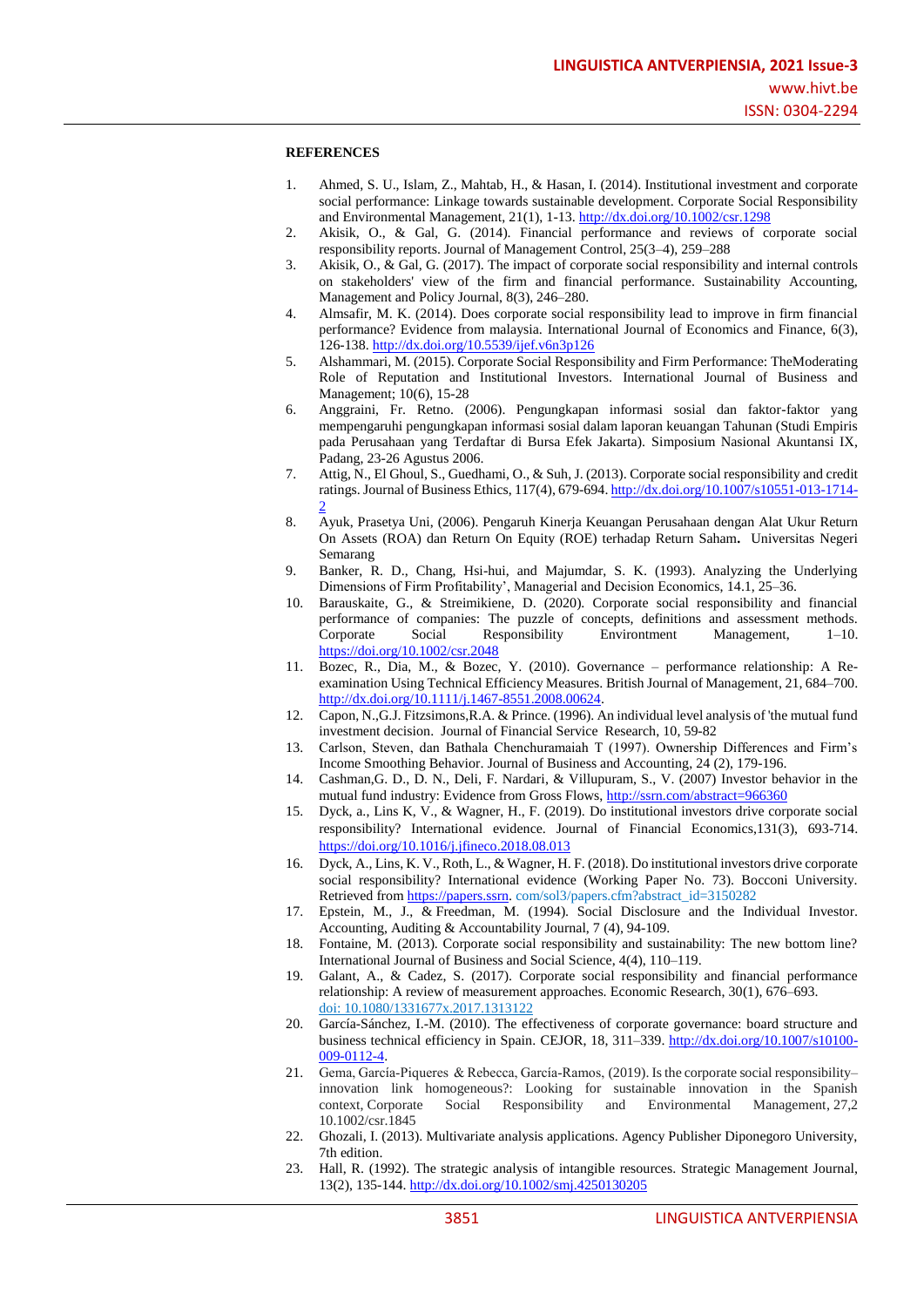- 24. Han, J., Kim, H. J., & Y. J. (2016). Empirical study on relationship between corporate social responsibility and financial performance in Korea. Asian Journal of Sustainability and Social Responsibility, 1, 61–67.<https://doi.org/10.1186/s41180-016-0002-3>
- 25. Handoko, Yuanita, (2010), Pengaruh kinerja keuangan terhadap nilai perusahaan dengan pengungkapan Corporate Social Responsibility sebagai variabel pemoderasi. Working Paper Universitas Gunadarma, Depok.
- 26. Haniffa, R.M., & T.E. Cooke (2005), The Impact of culture and Governance on Corporate Social Responsibility Reporting, Journal of Accounting and Public Policy 24(5) 391-430
- 27. Hillman, A. J., & Keim, G. D. (2001). Shareholder value, stakeholder management, and social issues: What's the bottom line? Strategic Management Journal, 22(2), 125-139. doi:10.1002/1097-0266
- 28. Hoque, N., Rahman, A., R., A., Molla, R. I., Noman, A., H., M., & Bhuiyan, M., Z., H. (2018). Is corporate social responsibility pursuing pristine business goals for sustainable development? Corporate Social Responsibility and Environmental Management, 25(6), 1130– 1142[.https://doi.org/10.1002/csr.1527](https://doi.org/10.1002/csr.1527)
- 29. Hull, C. E., & Rothenberg, S. (2008). Firm performance: The interactions of corporate social performance with innovation and industry differentiation. Strategic Management Journal, 29(7), 781-789[.http://dx.doi.org/10.1002/smj.675](http://dx.doi.org/10.1002/smj.675)
- 30. Husted, B. W., & Allen, D. B. (2007). Strategic corporate social responsibility and value creation among large firms. Lessons from the Spanish experience. Long Range Planning, 40, 594–610.
- 31. Ismail, M. (2009). Corporate social responsibility and its role in community development: An international perspective. Journal of International Social Research, 2(9), 199–209.
- 32. Jatiningrum, C., Abdul-Hamid, M. A., & Popoola, O. M. J. (2016). The impact of disclosure quality on corporate governance and earnings management : evidence from companies in indonesia. International Journal of Economics and Financial Issues, 6, 118–125.
- 33. Jumingan, 2006. Analisis Laporan Keuangan, Penerbit Bumi Aksara, Jakarta.
- 34. Kanwal, M., Khanam, F., Nasreen, S., & Hameed, S. (2013). Impact of corporate social responsibility on the firm's financial performance. IOSR Journal of Business and Management, 14(5), 67–74.
- 35. Lindenberg, Eric B. and Ross, Stephen A., (1981). Tobin's q Ratio and Industrial Organization, Journal of Business, 54, 1-32.
- 36. López-Arceiz, F. J., Bellostas-Pérezgrueso, A. J., Moneva-Abadía, J. M., & Rivera-Torres,M. P. (2018). The role of corporate governance and transparency in the genera-tion of financial performance in socially responsible companies. Spanish Journal of Finance and Accounting/Revista Espa ̃nola de Financiación y Contabilidad, 47(1),44–80.
- 37. Miarti, 2010. Pengaruh kinerja keuangan terhadap nilai perusahaan dengan pengungkapan good corporate governance pada perusahaan yang listing di bursa efek indonesia. Working Paper Universitas Negeri Malang
- 38. Mishra, S., & Suar, D. (2010). Does Corporate Social Responsibility Influence Firm Performance of Indian Companies? Journal of Business Ethics, 95(4), 571–601. doi:10.1007/s10551-010- 0441-1
- 39. Musa A., L., I., & Nawaiseh (2017). The Impact of the Financial Performance on Firm Value: Evidence from Developing Countries. International Journal of Applied Business and Economic Research, 15(16), 329-341
- 40. Nizamuddin, M. (2018). Corporate social responsibility and corporate financial performance: An exploratory study of measurement approach selection issues. International Refereed Journal of Reviews and Research, 6(1), 12–42.
- 41. Ntim, C. G., & Soobaroyen, T. (2013). Corporate governance and performance in socially responsible corporations: New empirical insights from a Neo‐Institutional framework. Corporate Governance: An International Review, 21(5), 468-494[. http://dx.doi.org/10.1111/corg.12026](http://dx.doi.org/10.1111/corg.12026)
- 42. Oikonomou, I., Brooks, C., & Pavelin, S. (2014). The financial effects of uniform and mixed corporate social performance. Journal of Management Studies, 51(6), 898-925. <http://dx.doi.org/10.1111/joms.12064>
- 43. Petrenko, O. V., Aime, F., Ridge, J., & Hill, A. (2016). Corporate social responsibilityor CEO narcissism? CSR motivations and organizational performance. Strategic Management Journal, 37(2), 262–279.
- 44. Rahayu, S. (2010). Pengaruh Kinerja Keuangan Terhadap Nilai Perusahaan Dengan Pengungkapan Corporate Social Responsibility Sebagai Variabel Pemoderasi**"**, Universitas Diponegoro, Semarang.
- 45. Riera, M., & Iborra, M. (2017). Corporate social irresponsibility: Review and conceptual boundaries. European Journal of Management and Business Economics, 26(2), 146–162. <https://doi.org/10.1108/EJMBE-07-2017-009>